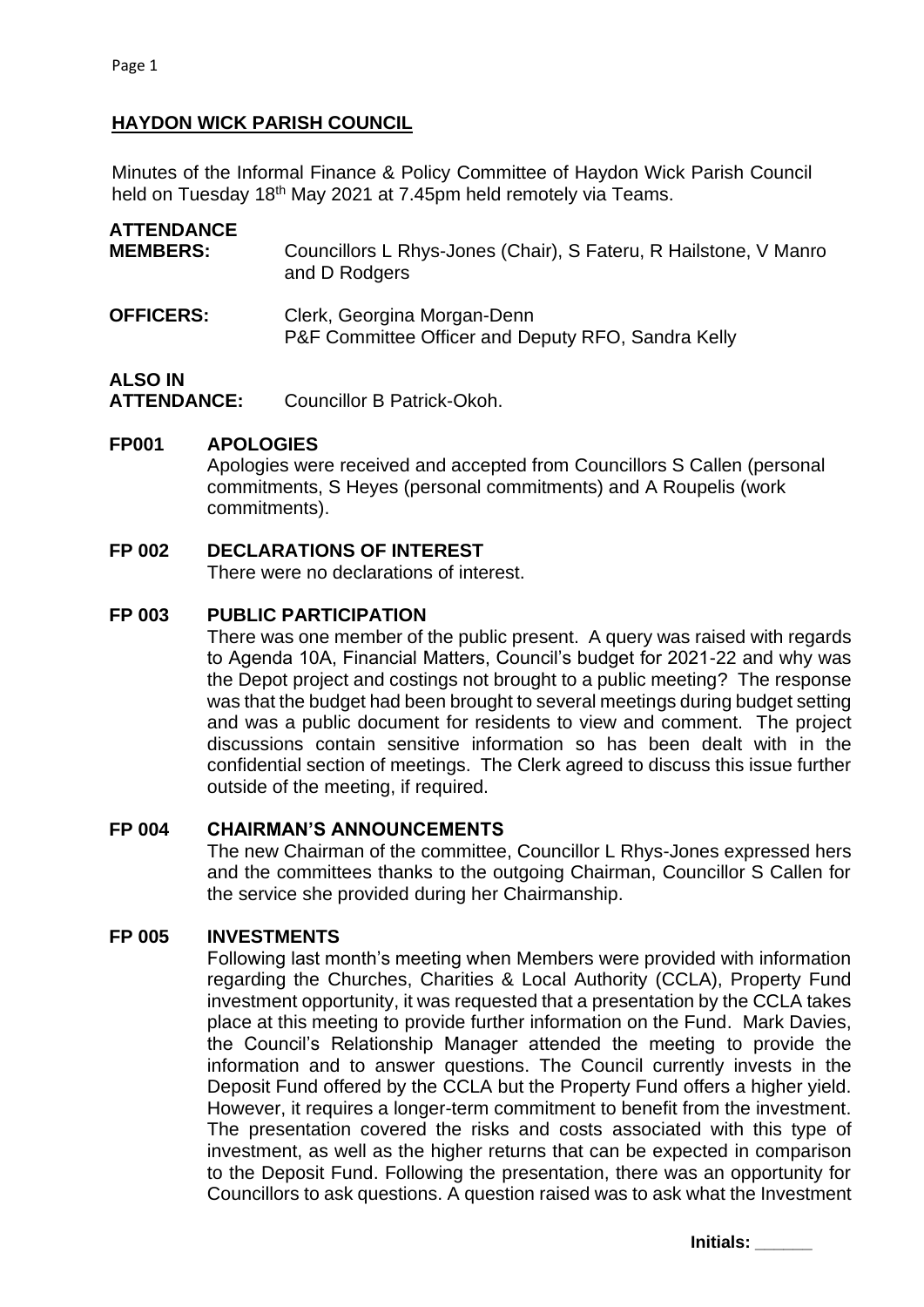Company's exposure to office leases is. The response was that it was in the region of 36%. Although many people are now working from home, which could potentially have had an impact on the fund, in actual fact, all office rent has been received and some vacant properties have been re-let at a higher rent. The Investment Company always has an eye to the future and how to maximise the opportunities as they arise, including the consideration of converting office space into residential or hotel accommodation.

A further discussion on this investment opportunity will take place at June's Finance & Policy meeting, with the aim of putting a recommendation forward under the Scheme of Delegation (see Agenda item, Roadmap to returning to physical meetings below).

### **FP 006 MINUTES OF THE PREVIOUS MEETING**

Members received and reviewed the minutes of the Policy & Finance Meeting held on Tuesday 20<sup>th</sup> April 2021 and recommended to approve them when physical meetings recommence.

**Proposed: Councillor S Fateru Seconded: Councillor V Manro Vote: Agreed unanimously.**

**RESOLVED: To recommend approving the minutes of the Policy & Finance Committee Meeting held on Tuesday 20th April 2021 when physical meetings recommence.**

### **FP 007 COUNCILLORS REPORTS**

There were no Councillor Reports.

# **FP 008 CLERK'S REPORT**

**End of financial year closedown** – this took place with the Council's Finance Support company (Rialtas) on Thursday 13<sup>th</sup> May 2021. It was completed without any issues and Rialtas were satisfied that the accounts are being processed on the system correctly. The new year's budgets have now been input onto the system so 2020-21 year end and 2021-22 financial reports shall be available for next month's F&P meeting. This prepares us well for the next stage in the financial year - the internal audit and the submission of the Annual Governance and Accountability Return (AGAR). A report regarding this is further along in the Agenda.

**Internal Audit Working Party** - the working party, consisting of Councillors Manro, Rodgers, Rhys-Jones and Callen met with the Clerk and Deputy RFO on 29th April. The Terms of Reference were discussed and will be brought to the June F&P meeting for consideration. Following the discussion, the working party carried out some audit checks, taking sample payments as approved at the Finance & Policy meeting, against bank statement transactions. All payments were found to match the approved list.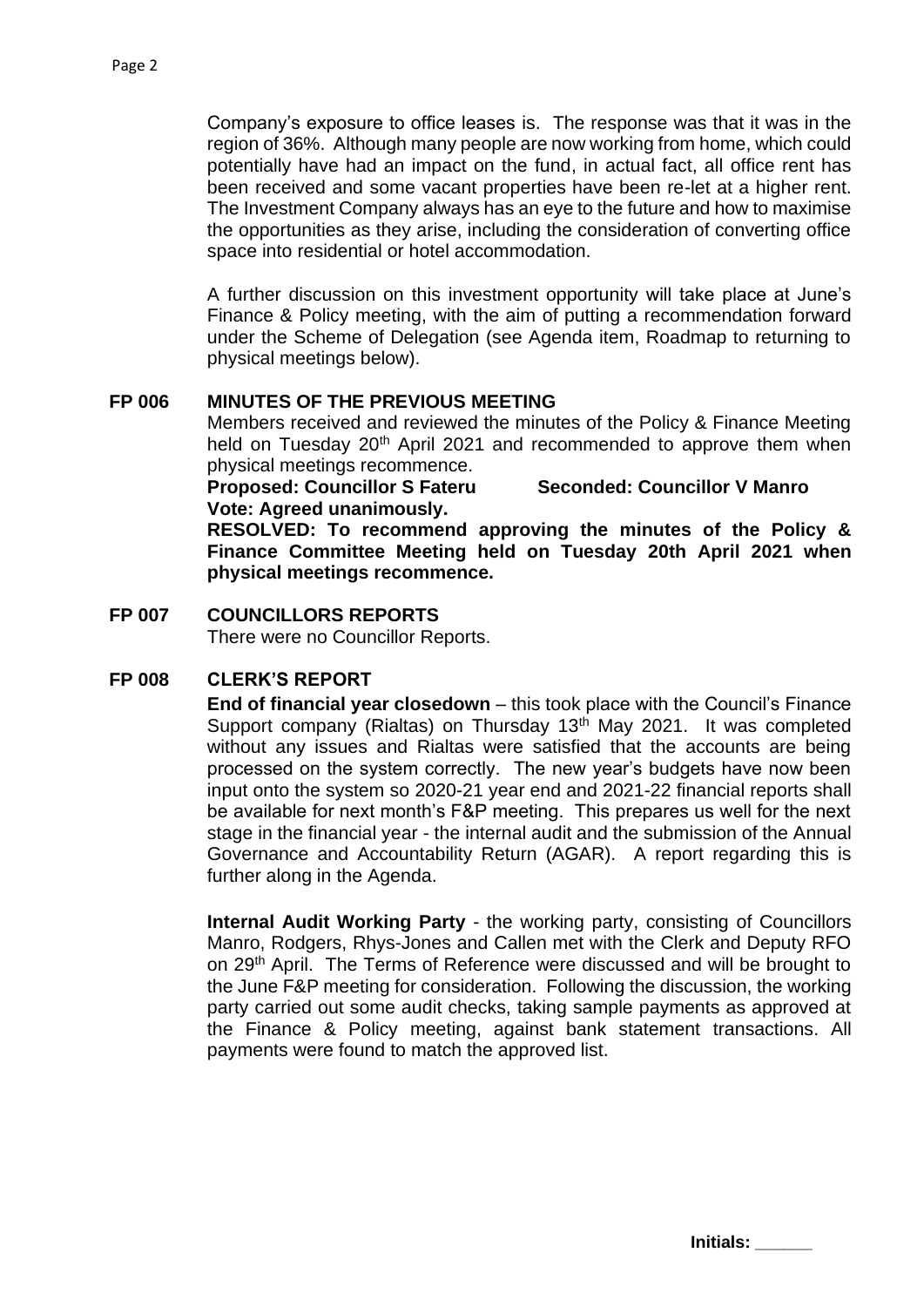**Request from the Public Health Department at Swindon Borough Council (SBC).** The Parish received a request from the SBC Covid Response Team who have been offering home collection test kits to residents, to be picked up at symptom free test sites, following the Prime Minister's announcement that all people in England would now be able to access twice-weekly rapid tests for coronavirus. SBC have asked if this is something the Parish Council can assist with. After discussion with staff, it was felt that we could potentially offer a limited service of a collection once per week, with strict social distancing measures in place. An offer was made to the Public Health Department to this effect but no further communication has been received to date.

#### **FP 009 ROADMAP TO RETURNING TO PHYSICAL MEETINGS**

The Clerk reminded members that this Council implemented a Scheme of Delegation in preparation for an unsuccessful High Court ruling. The recent ruling resulted in the ability to meet and make decisions using virtual meeting arrangements as unlawful. This Council has implemented an Emergency Scheme of Delegation to take us through the next few months until the vaccination scheme is fully rolled out and it is safe to return to a meeting room for Council meetings. Following advice received on 14th May from the collective seven County Associations of Local Councils (CALCs), members noted the key messages from the report which recommended a revision to the Scheme of Delegation resolution wording and that the Annual Return/AGAR requires a physical formal meeting of Full Council.

Councillors asked if any alternatives venues had been investigated to enable physical meetings from July 2021, whether it is mandatory that all attendees take rapid flow tests prior to attending physical meetings and whether the length of meetings will be reduced. The Clerk assured members that all of their concerns have been considered, and in consultation with the Health & Safety Advisor, will be address in a revised risk assessment prior to the return of any physical meetings.

# **Proposed: Councillor D Rodgers Seconded: Councillor V Manro Vote: Agreed Unanimously.**

#### **RESOLVED:**

**1. Based on recent CALC advice to reconfirm the Scheme of Delegation resolution wording as: "That the Council delegates authority to the Clerk in consultation with the Chairman and Vice Chairman to take any actions necessary with associated expenditure to protect the interests of the community and ensure council business continuity, informed by consultation with the members of the council. The scheme of delegation will be reviewed in July 2021."**

**2. To hold a physical Full Council meeting on 22nd June 2021 to sign the AGAR and Annual Return. This meeting will be limited to the minimum number of Councillors (Quorum is 6) and 1 Clerk.** 

*3.* **To review the Scheme of Delegation at the beginning of July following the most recent government guidance and advice from our Health & Safety consultant.**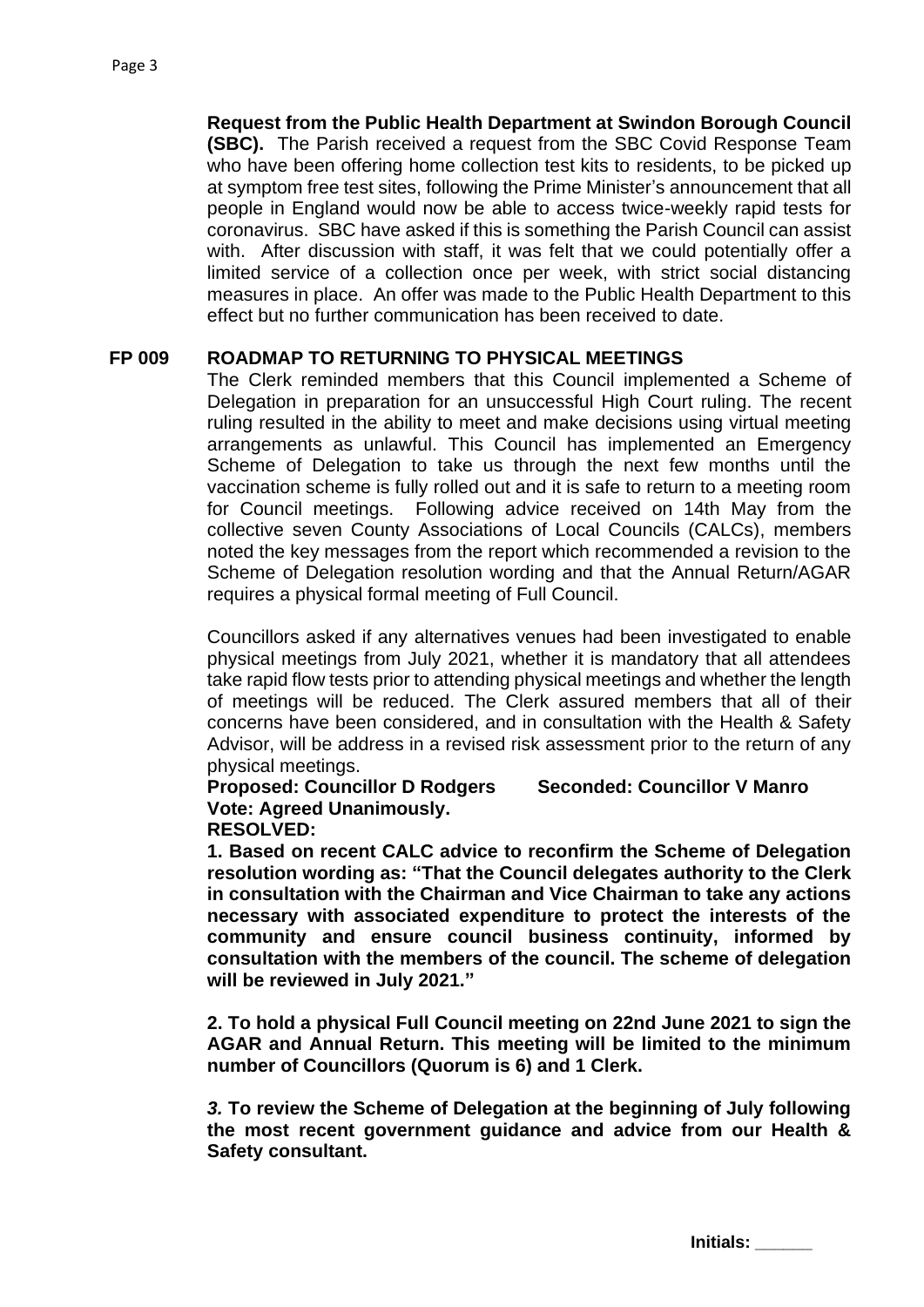#### **FP 010 FINANCIAL MATTERS**

Members were advised that the 2020-2021 financial end of year closedown took place on 13th May 2021. Therefore, some of the reports usually presented will not be available for this meeting and will be brought to the June meeting of the Finance & Policy Committee.

- **FP 010A** Members reviewed the Council's budget for 2021-2022 which had been approved when setting the Precept at Full Council on 26 January 2021.
- **FP 010B** Members received and noted the bank balances and statements as at 30th April 2021.
- **FP 010C** Committee received the payment schedules for April/May 2021 under purchase daybook references 1477-1522. The schedules also included payments that had already been approved at April's meeting that have just been input onto the finance system now that the financial year has been closed down. After amendments being notified to members, the page total of £115,551.68 was recommended for consideration under the Scheme of Delegation, bearing in mind some transactions had already been approved at the last meeting and paid.

**Proposed: Councillor R Hailstone Seconded: Councillor D Rodgers Vote: Agreed unanimously**

**RESOLVED: For the payment schedule under daybook references 1477- 1522 for the sum of £115,551.68 be recommended for approval to the Clerk, the Chairman and Vice Chairman, under the Scheme of Delegation.**

#### **FP 011 ANNUAL REPORTING REQUIREMENTS**

- **FP 011A Bank signatories:** The Chair advised that Agenda item 11A recommending the signatory list to Full Council is incorrect due to the Council adopting the Emergency 2021 Scheme of Delegation so the recommendation contained in the Officer's report, will be taken to the Clerk, Chairman and Vice Chairman to adopt.**:**
	- 1) the removal of Councillors L Brown, J Fuller and S McDermott from the signatory list;
	- 2) To set up Councillors L Rhys-Jones and D Rodgers as new signatories;
	- 3) In accordance with the Finance & Policy Committee membershjp and roles in the Council for the six (6) signatories for 2021-22 to be: Councillors L Rhys-Jones (Chair of F&P), Councillor V Manro (Chairman), Councillor D Rodgers (Vice Chairman), Councillor R Hailstone (F&P Committee Member), Councillor S Callen (F&P Committee Member) and Georgina Morgan-Denn (Clerk).
	- 4) For the Emergency approver to be: Councillor L Rhys-Jones (Chair of F&P)

As Councillor Callen is absent from this meeting, the Deputy Responsible Finance Officer will ask Councillor Callen for confirmation that she is prepared to take on this responsibility.

**Proposed: Councillor R Hailstone Seconded: Councillor V Manro Vote: Agreed unanimously.**

**RESOLVED: To recommend that the Clerk, Chairman and Vice Chairman, under the Council's adopted Emergency 2021 Scheme of Delegation:**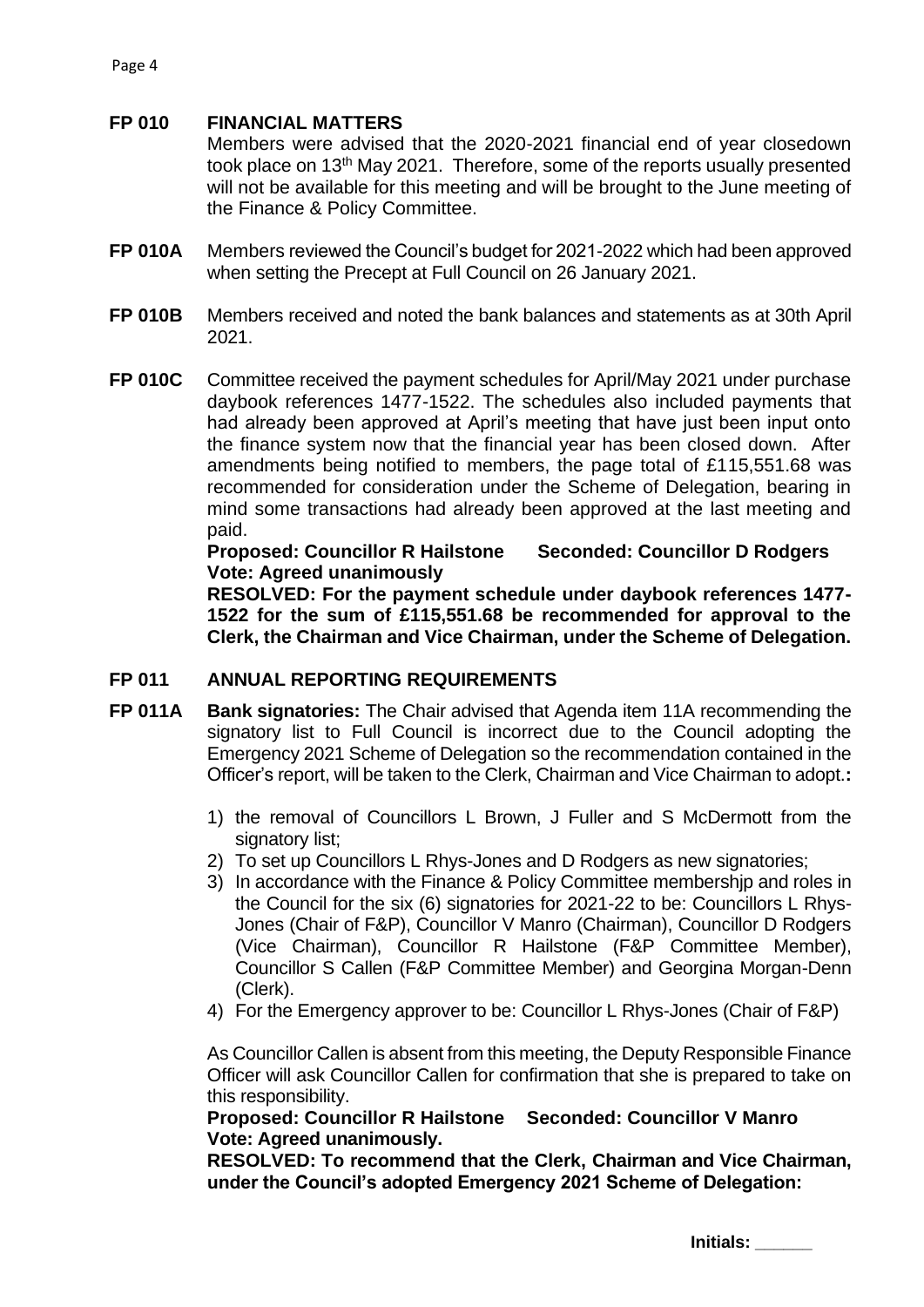- **1. Remove Councillors L Brown, J Fuller and S McDermott as signatories**
- **2. To set up Councillors L Rhys-Jones as new signatories**
- **3. For the new signatories for 21-22 to be: Councillor L Rhys-Jones Councillor V Manro Councillor D Rodgers Councillor R Hailstone Councillor S Callen Georgina Morgan-Denn (Clerk) and for the Deputy RFO to confirm that Councillor S Callen is prepared to be added to the list of signatories and to be set up as a new signatory.**
- **4. For the emergency approver to be Councillor L Rhys-Jones.**
- **FP 011B** Members noted that the Pension Annual Return has been submitted to Wiltshire Pension Fund.

#### **FP 012 ANNUAL GOVERNANCE & ACCOUNTABILITY RETURN (AGAR)**

Members received a verbal update on the AGAR timetable to note that the annual close down of the accounts took place with Rialtas (who provide support for the finance system) on Thursday 13<sup>th</sup> May 2021 which prepares us for the next stage on the 4<sup>th</sup> June 2021 when the internal audit takes place.

# **FP 013 COVID-19 DISCRETIONARY GRANT OVERPAYMENT**

Committee received a report stating that at the Annual Council meeting on 4<sup>th</sup> May 2021, it was agreed that the Parish Council would repay Swindon Borough Council the overpayment of £20,000 made to us. As reported at the Finance & Policy Committee meeting on 20<sup>th</sup> April 2021, returning the £20,000 would result in a projected overspend of this budget of £2,926. However, after year end closedown this sum will be met by underspends in other areas of the budget.

# **FP 014 IT OUTAGE**

Members received a verbal update that, last month, it was reported that we had an internet failure (on  $12<sup>th</sup>$  April 2021) on both of our lines. A temporary fix was eventually put in place by Councillor Manro. Our service provider arranged for BT Openreach to attend the Offices on the 28<sup>th</sup> April to reinstall the line but they were given the incorrect information so another temporary fix had to be made. This meant that we have not had full capacity for our broadband but it enabled us to continue to work until a permanent fix could be put in place. The request for this fix was marked as urgent by our service provider on 29<sup>th</sup> April. However, the date given to attend was not until Friday 14<sup>th</sup> May 2021 when the reconnection did take place. We have been in negotiation with our service provider regarding compensation for the loss of service and now the fix has been made, a few more checks are required and then a credit will be applied to our account.

#### **FP 015 COMMUNITY BUS AND ROOM HIRE**

A verbal update was given to Members to inform them that a few enquiries have been received from our regular bookers and users of our facilities and with the anticipated easing of lockdown restrictions from 21st June, we are considering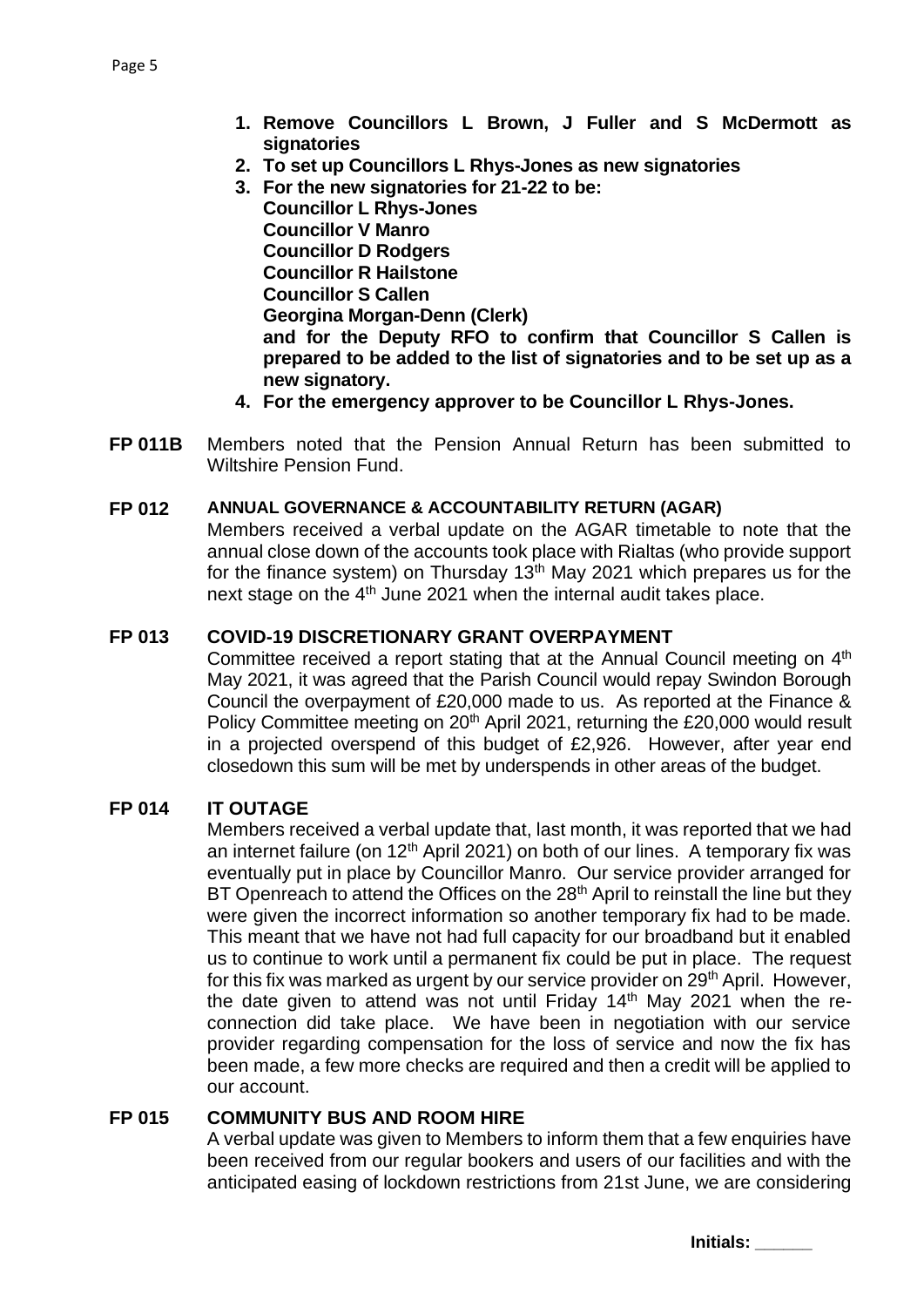opening up these services as of July. We have consulted our H&S Advisor regarding the risk assessments we have in place and have been advised to review them further, nearer the time we anticipate recommencing these services, in order to encompass the current guidelines. In the meanwhile, we are arranging for a meeting with our volunteer bus drivers to familiarise them with the process for recommencing the service. A further update shall be provided at the 15<sup>th</sup> June Finance & Policy meeting.

# **FP 016 ITEMS FOR NEXT AGENDA**

To include:

- Discussion and decision on investing in the Property Bond with the **CCLA**
- Terms of Reference for the Internal Audit Working Party
- Ear Marked Reserves

Any other items to be sent to the Clerk in advance of the next meeting on 15<sup>th</sup> June 2021.

# **FP 017 EXCLUSION OF PRESS & PUBLIC**

**RESOLVED**: In accordance with Standing Order 3 (d) that 'in view of the confidential nature of the business about to be transacted and in the public interest, that the press and public be temporarily excluded, and they be instructed to withdraw'. Reason: Commercially Sensitive.

### **FP 018 INSURANCE MATTERS**

Members were given a verbal update with regard to current insurance matters. Cases outstanding are:

- **1. Damage to hire vehicle –** on 26<sup>th</sup> March, the wind caught the door of one of our hire vehicles (DU17 JRZ), causing damage to the door. At last month's meeting, it was reported that "It is our responsibility to arrange for the repair but as it will cost less than the £250 excess on our insurance. This repair is being carried out independently of our insurance Company and the Council will need to foot the bill". Since this reporting this, there has been a further update in that the work on the vehicle to straighten the door has taken place and there was no charge. The hinges that were damaged have not been replaced but will require replacement at some stage. The vehicle is roadworthy. Swindon Car & Van Hire's suggestion is that this work is carried out when the vehicle is off-hired by us. This cost will be below £200 so as stated previously, under our insurance policy excess. We may have the vehicle another year or 2, so it seems appropriate to go with that option for the cost of the door hinge replacement to be added to any other costs at the end of the hire period for that vehicle.
- **2. Subsidence claim.** No further communication has been received. We have put our insurers in touch with Swindon Borough Council as the resident is claiming against both the Parish Council and the Borough Council.
- **3. Damaged wall (1).** The insurance company requested that the vegetation is removed whilst considering the claim further. Our Parks & Opens Spaces Manager visited the property and confirmed that the vegetation has been removed but it is not known who removed the vegetation.